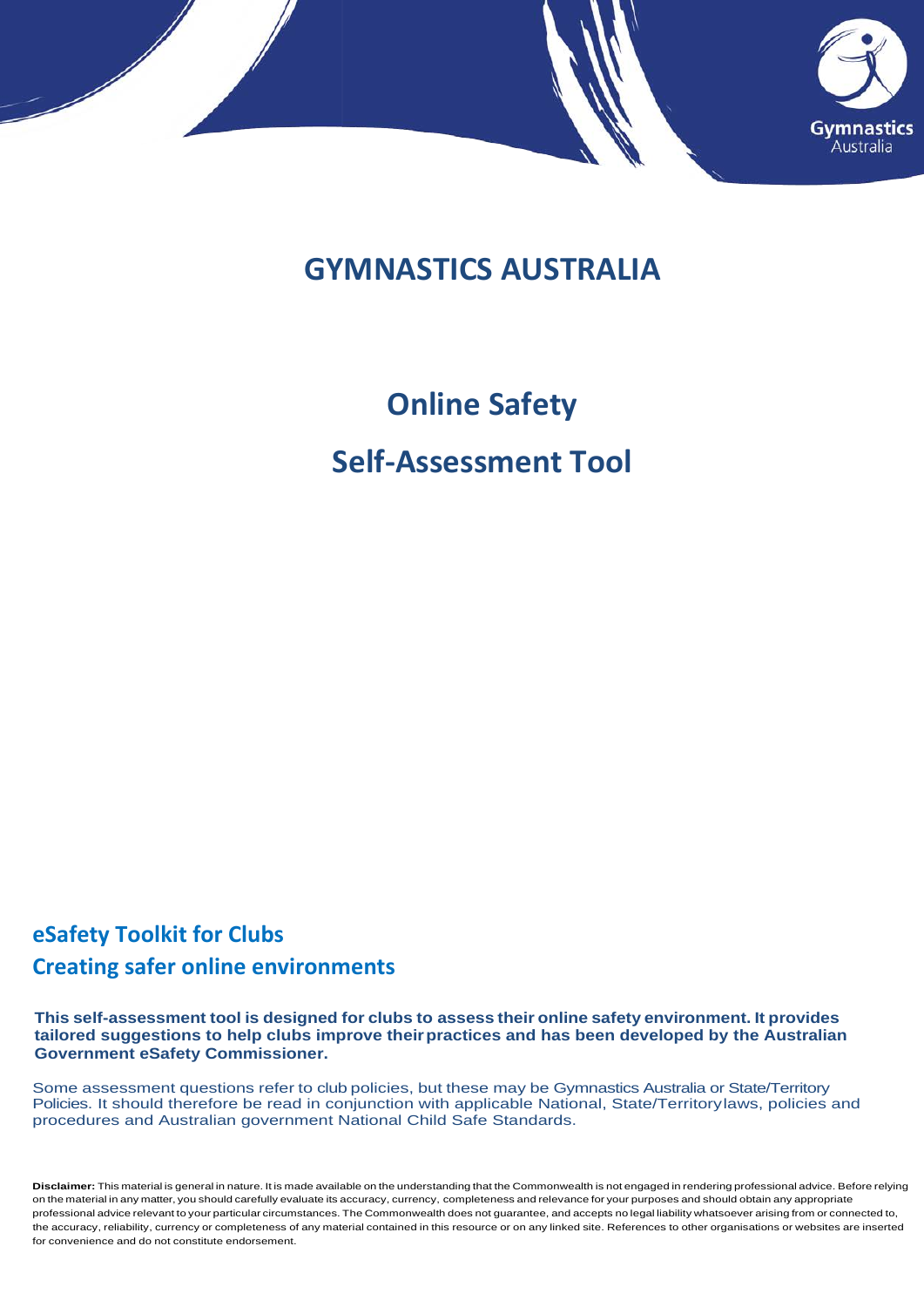| <b>Question</b>                                                                                                             | Room to<br>improve | <b>Yes</b> | Suggestions to improve practice                                                                                                                                                                                                                                                                                                                                                                                                                                                                                     | <b>Review date</b> |
|-----------------------------------------------------------------------------------------------------------------------------|--------------------|------------|---------------------------------------------------------------------------------------------------------------------------------------------------------------------------------------------------------------------------------------------------------------------------------------------------------------------------------------------------------------------------------------------------------------------------------------------------------------------------------------------------------------------|--------------------|
| Is club management committed<br>to creating and maintaining a<br>safe online environment?                                   |                    |            | • Encourage a positive club climate and a culture of help-seeking<br>that supports child/young people to feel safe and comfortable to<br>report online incidents.<br>• Have a strong 'no bullying' attitude and role modelling<br>respectful behaviours.<br>• Include safety in the mission and values of the club.<br>• Promote online safety at staff meetings and in newsletters -<br>informing the whole club community about where to find support<br>and advice.                                              |                    |
| Is the club actively implementing<br>the National Principles for Child<br><b>Safe Organisations?</b>                        |                    |            | • Read and adopt relevant standards from the National Principles for<br>Child Safe Organisations. While the standards may not be mandatory in<br>all jurisdictions, they have been endorsed by members of the<br>Council of Australian Governments (COAG) and reflect leadership<br>and commitment to child safety and wellbeing.<br>• Use the Australian Government's practical tools and resources to help<br>implement the principles in your club.<br>• Implement local or state-based child safe requirements. |                    |
| Does the club have staff<br>members with responsibility<br>for online safety?                                               |                    |            | • While all members of a club community should promote online<br>safety, clubs are encouraged to have specific roles with this<br>responsibility.<br>• Establish an online safety representative that has responsibility<br>for, and champions, online safety. This might include Child Safe<br>Representative, Club Manager,                                                                                                                                                                                       |                    |
| Does the club have policies and<br>procedures in place to safeguard<br>against, and respond to, online<br>safety incidents? |                    |            | • Create policies and procedures to safeguard against, and respond<br>to, online safety incidents. All clubs should have these.<br>• Gymnastics Australia has related policies that should be referred<br>to including, Child safe policy, member Protection Policy,                                                                                                                                                                                                                                                |                    |

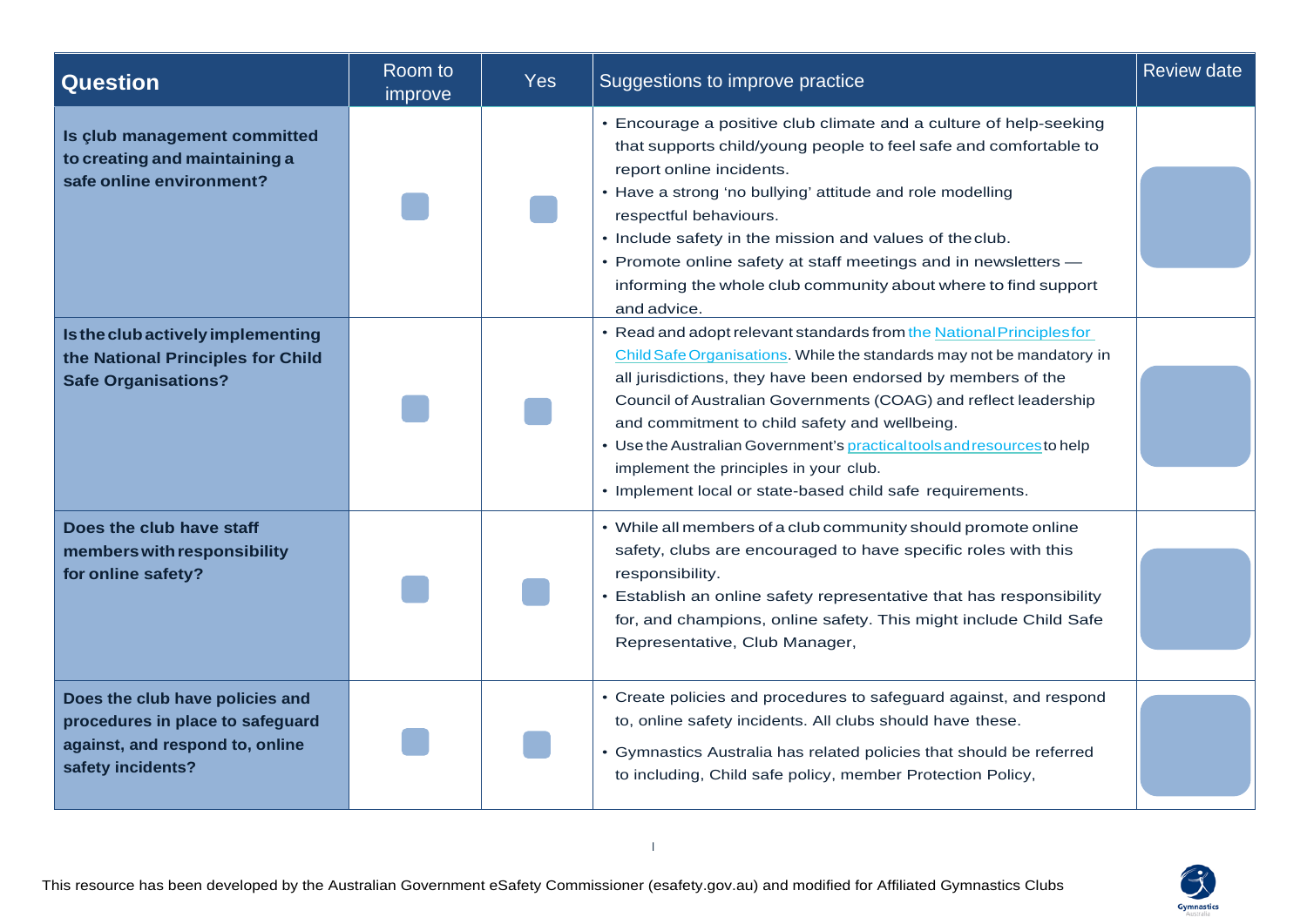| <b>Question</b>                                                                                                                                       | Room to<br>improve | <b>Yes</b> | Suggestions to improve practice                                                                                                                                                                                                                                                                                                                                                                                                                                                                                                                                                                                                                                                                                                                                                                                                                                                                                                         | <b>Review date</b> |
|-------------------------------------------------------------------------------------------------------------------------------------------------------|--------------------|------------|-----------------------------------------------------------------------------------------------------------------------------------------------------------------------------------------------------------------------------------------------------------------------------------------------------------------------------------------------------------------------------------------------------------------------------------------------------------------------------------------------------------------------------------------------------------------------------------------------------------------------------------------------------------------------------------------------------------------------------------------------------------------------------------------------------------------------------------------------------------------------------------------------------------------------------------------|--------------------|
| Do policies and procedures<br>outline expected behaviours<br>and roles of club members when<br>engaging online or using digital<br>technologies?      |                    |            | • Set out the club's expectations and make clear what behaviour<br>is/is not acceptable for students, staff and families when engaging<br>with the club community online or using digital technologies.<br>• GA, GNSW & GV Child Safe Managers can help clubs prepare policies<br>and procedures and support good practice.                                                                                                                                                                                                                                                                                                                                                                                                                                                                                                                                                                                                             |                    |
| Does the club effectively plan<br>and assess the risks and benefits<br>before introducing new online<br>platforms or technologies?                    |                    |            | • Endeavour to use software, online products and collaboration<br>tools with the highest safety, privacy and security standards<br>possible.<br>• Conduct risk assessments to promote safety, privacy, security<br>and age-appropriateness prior to using any platform or<br>technology within the club, for club purposes or in a way that<br>impacts the club community.<br>State Marketing and Communication Managers can help to assess risks<br>and benefits before introducing new digital technologies or social<br>media platforms.                                                                                                                                                                                                                                                                                                                                                                                             |                    |
| Does the club minimise the<br>risks of exposure to sensitive/<br>harmful information through<br>actively monitoring and<br>filtering harmful content? |                    |            | • Use appropriate technologies to monitor and filter harmful content.<br>Often this filtering technology and infrastructure is provided by the<br>education department or sector.<br>• It's important to have a thorough understanding of how the<br>filtering technology and infrastructure works. The infrastructure<br>should allow access to age-appropriate content for educational<br>purposes only.<br>• Filtering can help monitor and limit what students access online,<br>however no filter is 100 per cent effective. Filters or other controls<br>should not be solely relied on or used to replace online safety<br>education.<br>• A good practice is for the Club Manager to provide a regular report<br>with usage trends to the club leadership team.<br>Establish response processes that focus on safety and wellbeing<br>when responding to instances where student/s repeatedly try to access<br>harmful content. |                    |

2

This resource has been developed by the Australian Government eSafety Commissioner (esafety.gov.au) and modified for Affiliated Gymnastics Clubs

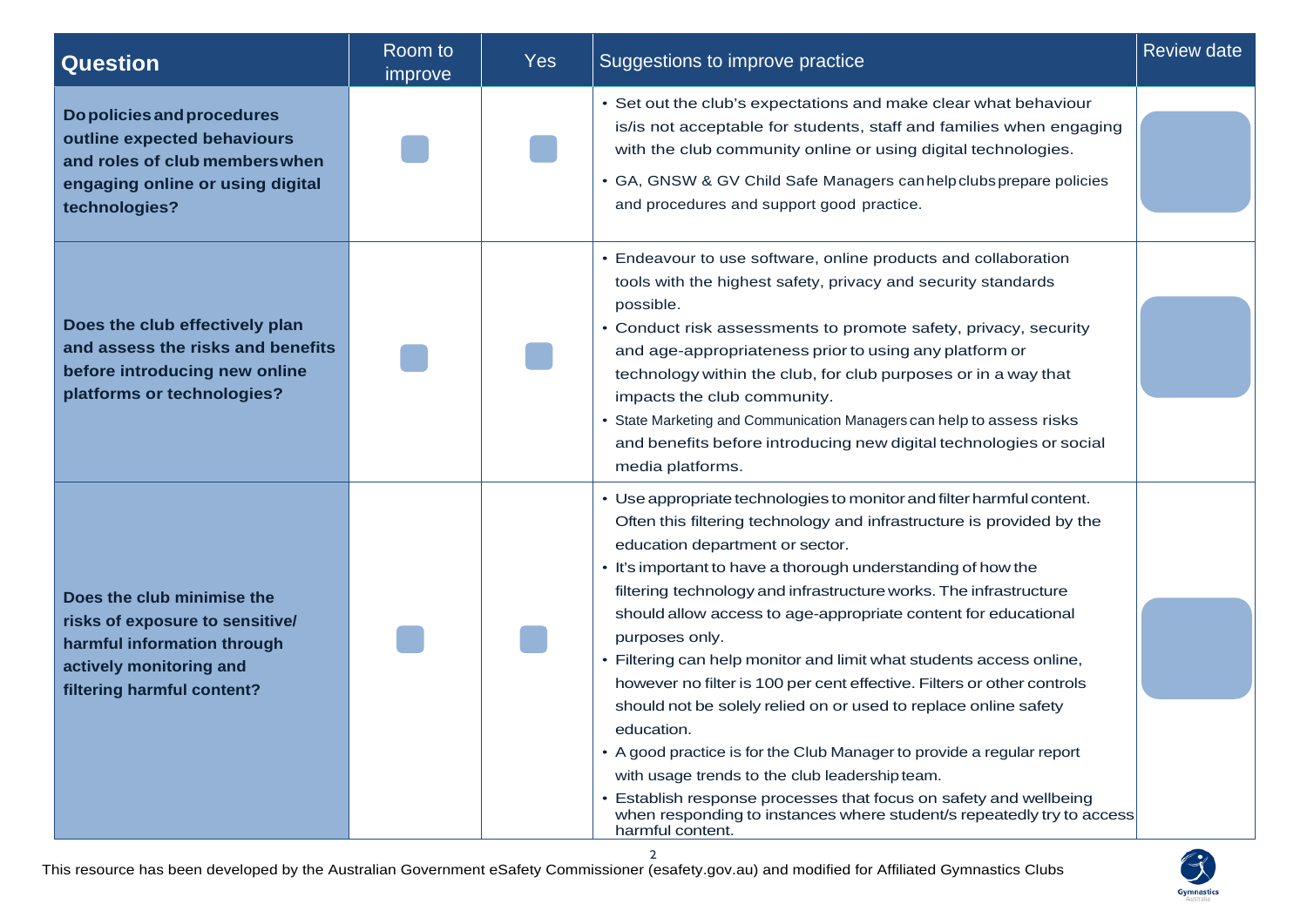| <b>Question</b>                                                                                                                                        | Room to<br>improve | <b>Yes</b> | Suggestions to improve practice                                                                                                                                                                                                                                                                                                                                                                                                                                                                                                                                                                            | <b>Review date</b> |
|--------------------------------------------------------------------------------------------------------------------------------------------------------|--------------------|------------|------------------------------------------------------------------------------------------------------------------------------------------------------------------------------------------------------------------------------------------------------------------------------------------------------------------------------------------------------------------------------------------------------------------------------------------------------------------------------------------------------------------------------------------------------------------------------------------------------------|--------------------|
| Has the club considered how to<br>minimise the risk of children/<br>young people being<br>inappropriately contacted by via<br>email/ online platforms? |                    |            | • Be aware of the safety and security risks posed by using simple<br>email naming conventions (e.g. students' real names), which<br>can make it easier for strangers to identify and contact students.<br>It's also important to have appropriate technologies in place to<br>monitor and filter email activities on club systems.<br>• Communicate to staff, parents/guardian and students the<br>risk of inappropriate contact using<br>• Educating children/ young people and families strategies to report<br>unauthorised communication and block unknown contact will also<br>help to minimise risk. |                    |
| Do policies or procedures set out<br>who will moderate the club's<br>social media and websites, and<br>when they will bemoderated?                     |                    |            | • At least two members of staff should have access to club<br>social media and websites, including a member of the club<br>leadership team. These accounts should be monitored<br>regularly.                                                                                                                                                                                                                                                                                                                                                                                                               |                    |
| Are there clear guidelines<br>about the acceptable use of<br>the club's name, logo and<br>brand?                                                       |                    |            | • Communicate to all members of the club community the acceptable<br>use of the club's name, logo and brand.                                                                                                                                                                                                                                                                                                                                                                                                                                                                                               |                    |

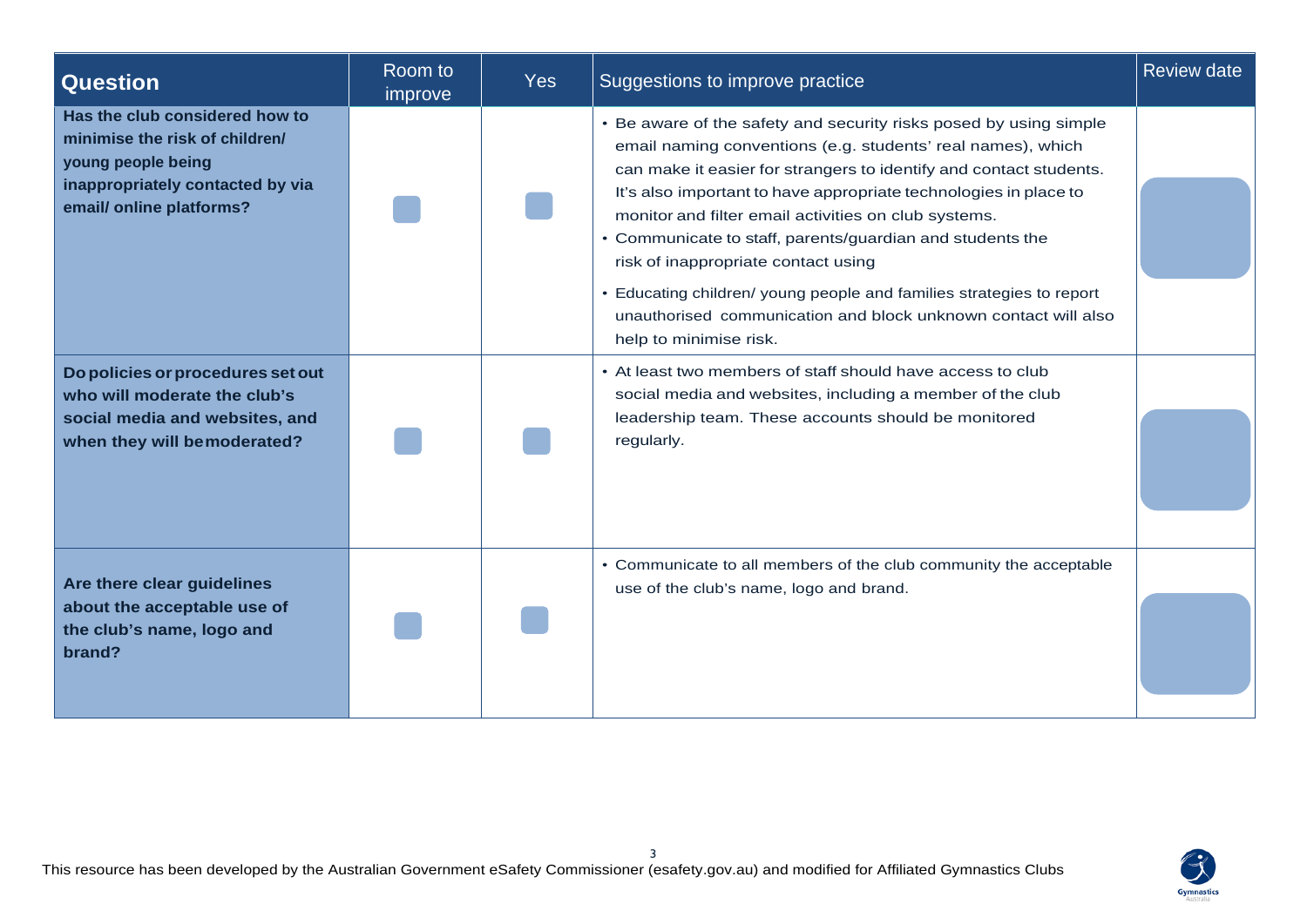| <b>Question</b>                                                                                                                                                                                                             | Room to<br>improve | <b>Yes</b> | Suggestions to improve practice                                                                                                                                                                                                                                                                                                                                                                                                                                                                                                                                                                                                                                                                                                                                                                                                                                                                                                                                                                                                                                                                                                                    | <b>Review date</b> |
|-----------------------------------------------------------------------------------------------------------------------------------------------------------------------------------------------------------------------------|--------------------|------------|----------------------------------------------------------------------------------------------------------------------------------------------------------------------------------------------------------------------------------------------------------------------------------------------------------------------------------------------------------------------------------------------------------------------------------------------------------------------------------------------------------------------------------------------------------------------------------------------------------------------------------------------------------------------------------------------------------------------------------------------------------------------------------------------------------------------------------------------------------------------------------------------------------------------------------------------------------------------------------------------------------------------------------------------------------------------------------------------------------------------------------------------------|--------------------|
| Does the club provide<br>information to students and their<br>parents/guardian about how<br>their personal information<br>(such as names, photos, work<br>samples or other identifying<br>information) will be used online? |                    |            | • Always seek consent from students and their parent/guardian,<br>and staff consent, prior to publishing their information online. This<br>could be through an annual blanket consent form for regular<br>communications such as newsletters, with additional consent<br>sought for one-off events or additional communications.<br>• Provide information on the possible use of the image/s to<br>enable students and parents/guardian to have a clear<br>understanding of what they are consenting to, and who has<br>access to the images or information.<br>• Communicate with parents/guardian when online accounts are<br>created for students (e.g. for resource subscriptions and apps) and<br>to share the strategies being used to keep students' identities safe.<br>• Where possible, use only first names when publishing<br>student information online.<br>• Consider circumstances that could place a student at risk of<br>harm if their image or information is shared. For example, where<br>there are<br>legal proceedings or a court order relating to child protection, custody,<br>• domestic violence or family separation. |                    |
| Does the club have clear policies<br>and procedures about how photos<br>and videos of will be managed,<br>stored and shared?                                                                                                |                    |            | • Store photos and videos of students securely with limited or<br>password protected access.<br>• Make sure procedures are clear, easy to follow and that all staff,<br>students and parents/guardian are aware of where to find them<br>and how to use them.                                                                                                                                                                                                                                                                                                                                                                                                                                                                                                                                                                                                                                                                                                                                                                                                                                                                                      |                    |